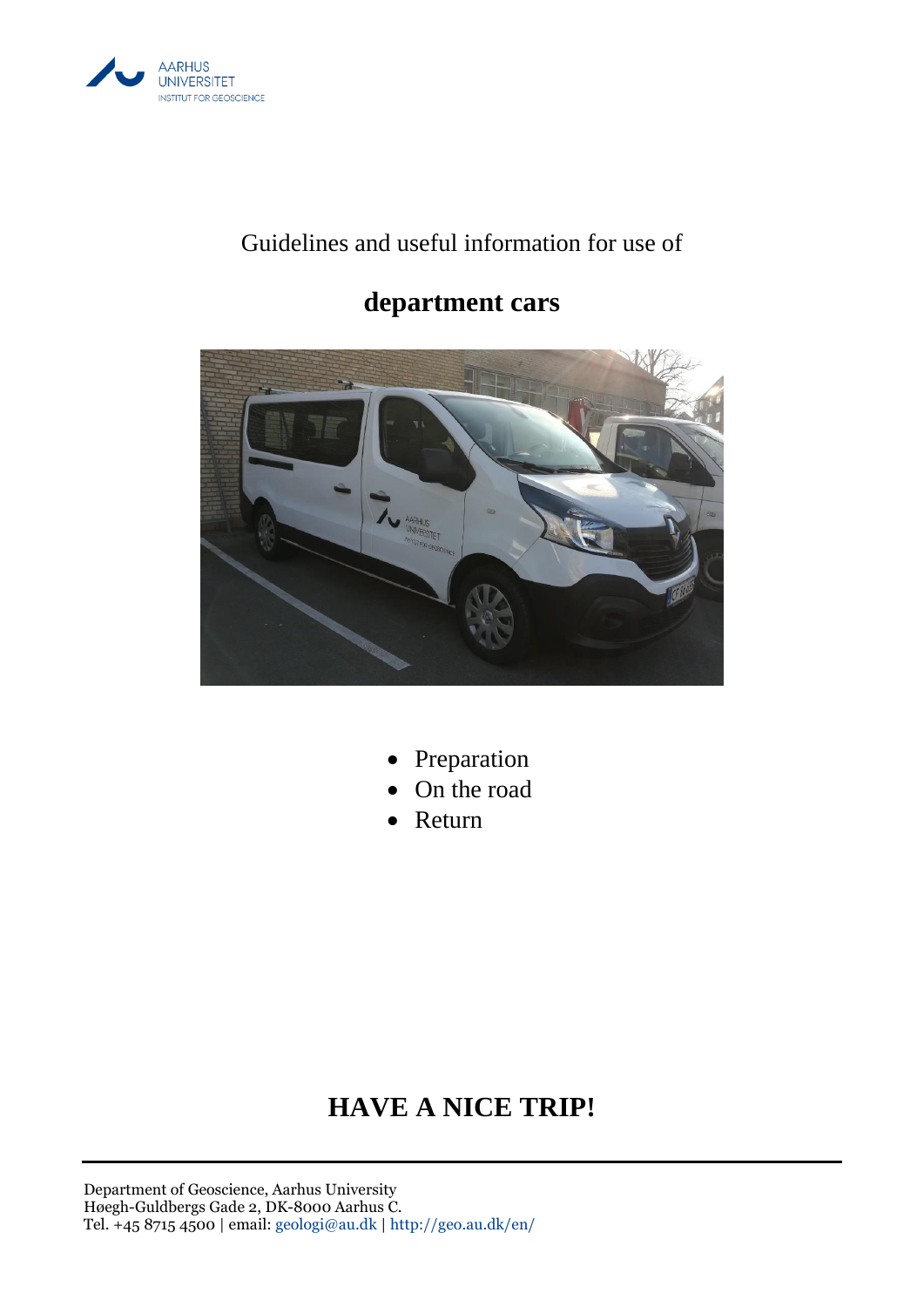# **PREPARATIONS**

#### **Booking of a car**

- Contact the secretariat [\(sekretariat@geo.au.dk\)](mailto:sekretariat@geo.au.dk).
- Important: Booking of a car requires information of:
	- $\checkmark$  Project number and activity numbers
	- $\checkmark$  Purpose

### **General rules**

- Department cars are for official use only!
- For insurance reasons, passengers with no connection to department activities are not allowed in the cars!
- See also: [http://geo.medarbejdere.au.dk/en/transport-and](http://geo.medarbejdere.au.dk/en/transport-and-procurement/department-cars/)[procurement/department-cars/](http://geo.medarbejdere.au.dk/en/transport-and-procurement/department-cars/)

### **Driving permission**

Students must have a written permission from the department before driving the cars.

No permission – no insurance coverage, and the driver can be held liable in person for damages.

• Contact the secretariat [\(sekretariat@geo.au.dk\)](mailto:sekretariat@geo.au.dk)

#### **Insurance**

- *Denmark*: The Danish state is self-insured
- *Outside Denmark*: Contact the secretariat [\(sekretariat@geo.au.dk\)](mailto:sekretariat@geo.au.dk)

## **Keys and fuel card**

Contact the secretariat for collection of keys etc.

# **Home Parking**

The cars have fixed home parking spaces outside *building 1675*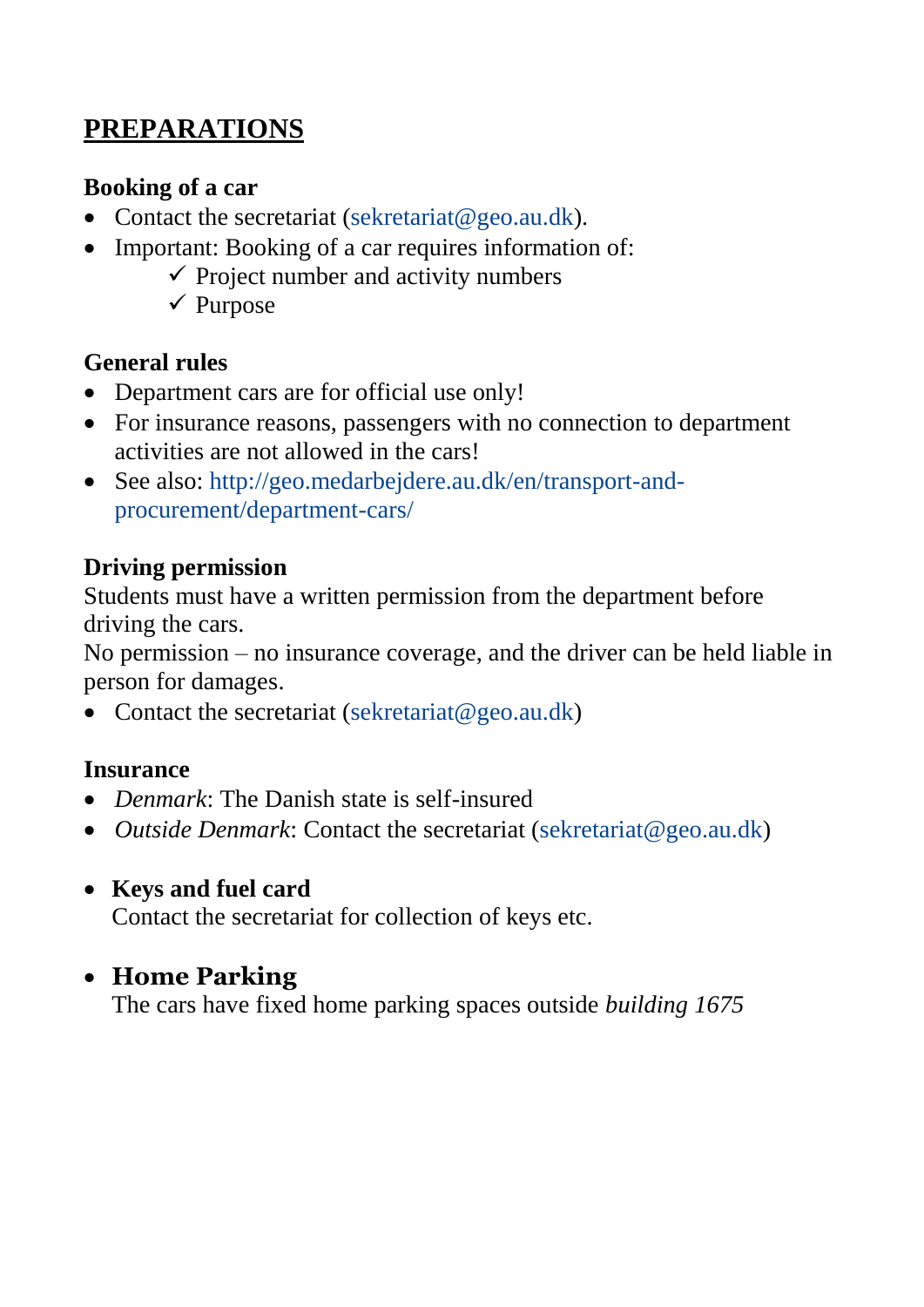# **ON THE ROAD**

#### **Breakdown cover**

If you need roadside assistance:

 Contact *SikkerhedsPartner* – Tel. 70 113 113 Give the following information:

*Subscription No.*: 8715 0000

*Subscriber*: Aarhus Universitet

## **Accidents/Damages**

In case you are involved in an accident

- *In Denmark***:** Contact the police urgently
- *Outside Denmark:* Contact the police urgently - and Contact the insurance company

Damages must be reported in writing to the department office when you return

If necessary, contact the secretariat (sekretariat  $@geo.au.dk$ )

# **Fuel**

If you refuel the car:

- All our cars run on **diesel!**
- REMEMBER: Keep all your receipts and deliver these to the secretariat